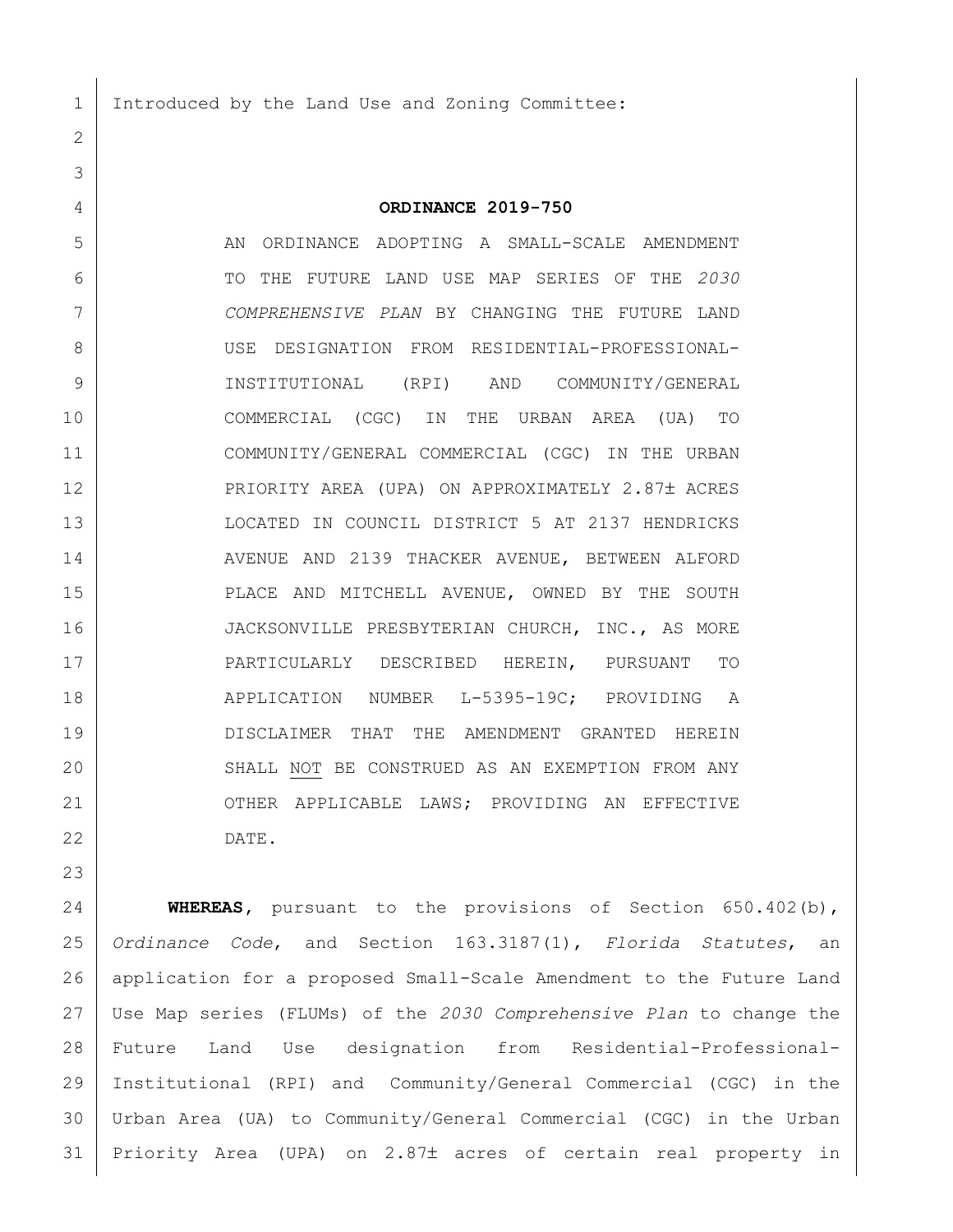1 | Council District 5, was filed by Zach Miller, Esq., on behalf of 2 the owner, The South Jacksonville Presbyterian Church, Inc.; and

 **WHEREAS,** the Planning and Development Department reviewed the 4 proposed revision and application and has prepared a written report and rendered an advisory recommendation to the City Council with respect to the proposed amendment; and

 **WHEREAS,** the Planning Commission, acting as the Local Planning Agency (LPA), held a public hearing on this proposed amendment, with due public notice having been provided, reviewed and considered comments received during the public hearing and made its 11 recommendation to the City Council; and

 **WHEREAS,** the Land Use and Zoning (LUZ) Committee of the City Council held a public hearing on this proposed amendment to the *2030 Comprehensive Plan*, pursuant to Chapter 650, Part 4, *Ordinance Code*, considered all written and oral comments received during the public hearing, and has made its recommendation to the City 17 Council; and

 **WHEREAS,** the City Council held a public hearing on this proposed amendment, with public notice having been provided, pursuant to Section 163.3187, *Florida Statutes* and Chapter 650, Part 4, *Ordinance Code,* and considered all oral and written 22 | comments received during public hearings, including the data and analysis portions of this proposed amendment to the *2030 Comprehensive Plan* and the recommendations of the Planning and Development Department, the Planning Commission and the LUZ 26 Committee; and

 **WHEREAS,** in the exercise of its authority, the City Council has determined it necessary and desirable to adopt this proposed amendment to the *2030 Comprehensive Plan* to preserve and enhance present advantages, encourage the most appropriate use of land, water, and resources consistent with the public interest, overcome

 $- 2 -$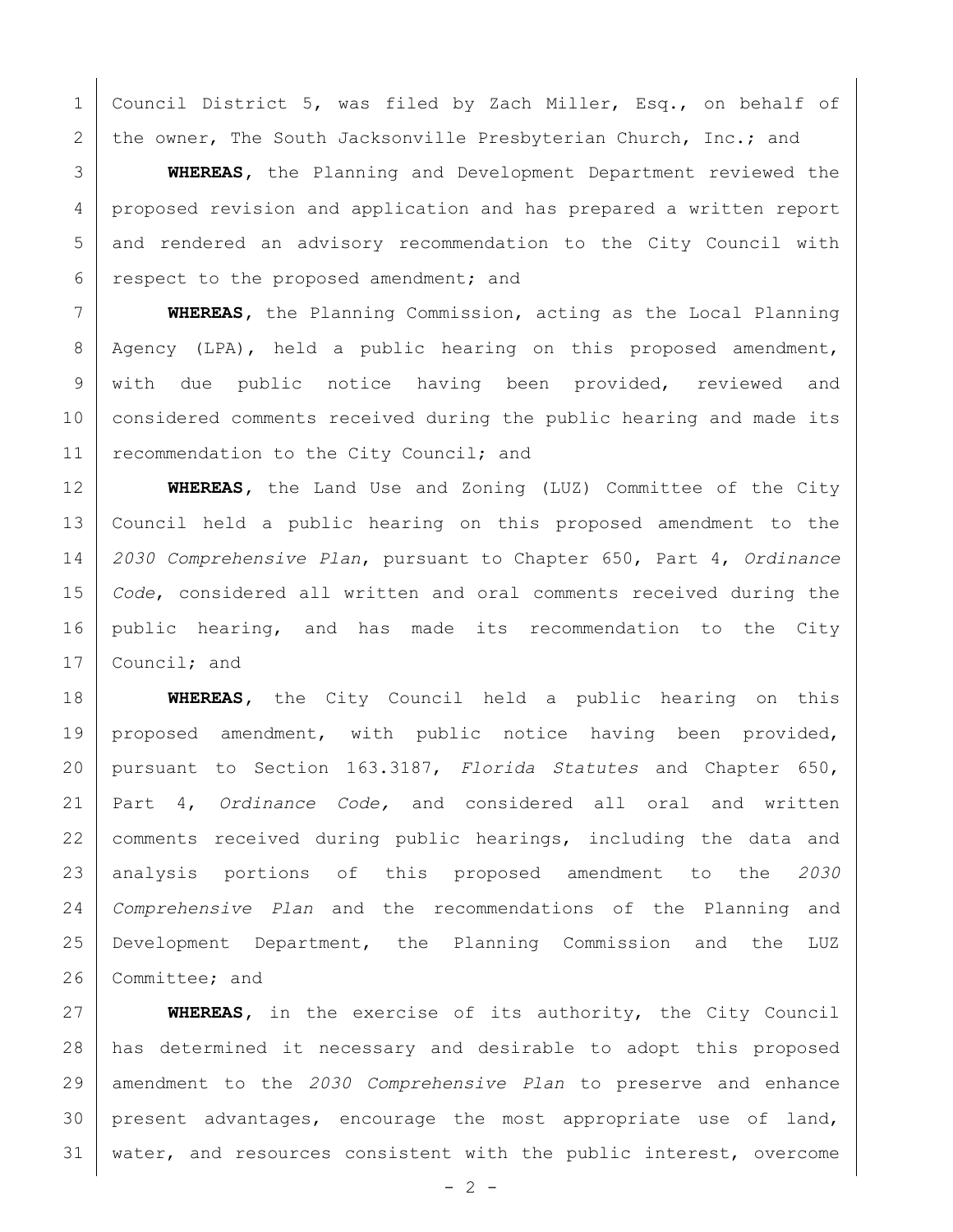1 | present deficiencies, and deal effectively with future problems which may result from the use and development of land within the 3 City of Jacksonville; now, therefore

**BE IT ORDAINED** by the Council of the City of Jacksonville:

 **Section 1. Purpose and Intent.** This Ordinance is adopted to carry out the purpose and intent of, and exercise the authority 7 set out in, the Community Planning Act, Sections 163.3161 through 163.3248, *Florida Statutes*, and Chapter 166, *Florida Statutes*, as amended.

 **Section 2. Subject Property Location and Description.** 11 | The approximately 2.87± acres (R.E. Nos. 081704-0000 and 081712- 0000) are located in Council District 5 at 2137 Hendricks Avenue 13 and 2139 Thacker Avenue, between Alford Place and Mitchell Avenue, as more particularly described in **Exhibit 1**, dated July 23, 2019, and graphically depicted in **Exhibit 2**, both **attached hereto** and incorporated herein by this reference (Subject Property).

 **Section 3. Owner and Applicant Description.** The subject 18 | property is owned by The South Jacksonville Presbyterian Church, Inc. The applicant is Zach Miller, Esq., 501 Riverside Avenue, Suite 901, Jacksonville, Florida 32202; (904) 396-5731.

 **Section 4. Adoption of Small-Scale Land Use Amendment; Revision to Development Area Map(s) (Urban Area/Urban Priority Area Boundaries).** The City Council hereby adopts a proposed Small-Scale revision to the Future Land Use Map series of the *2030 Comprehensive Plan* by changing the Future Land Use Map designation from Residential-Professional-Institutional (RPI) and Community/General Commercial (CGC) in the Urban Area (UA) to Community/General Commercial (CGC) in the Urban Priority Area (UPA), pursuant to Application Number L-5395-19C. Upon the effective date of this plan amendment, Future Land Use Element Map L-21, Transportation Element Map T-4 and Capital Improvements

 $- 3 -$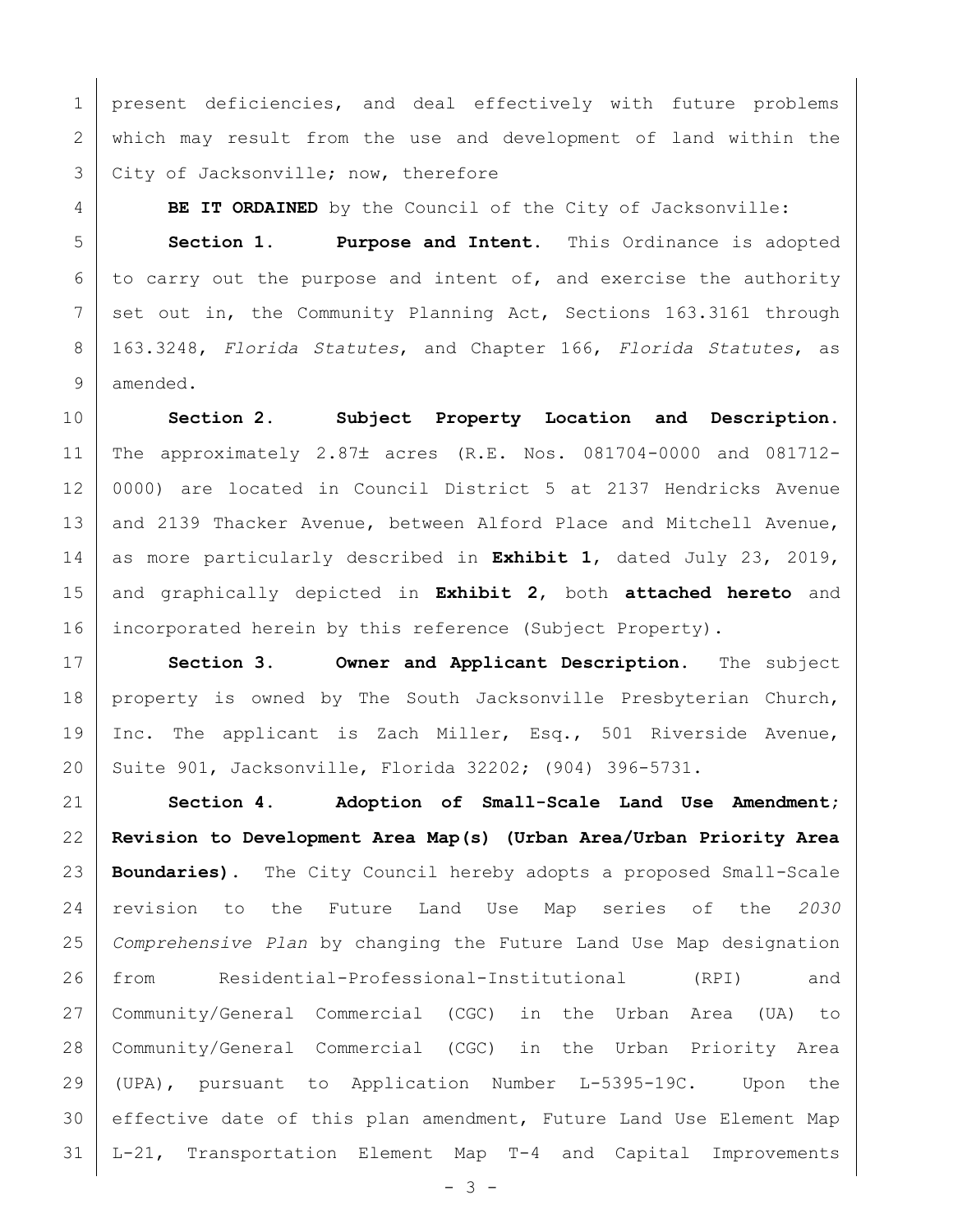Element Map CI-1 of the Comprehensive Plan shall be revised to incorporate the Subject Property into the Urban Priority Area boundaries.

 **Section 5. Applicability, Effect and Legal Status.** The applicability and effect of the *2030 Comprehensive Plan*, as herein amended, shall be as provided in the Community Planning Act, Sections 163.3161 through 163.3248, *Florida Statutes*, and this Ordinance. All development undertaken by, and all actions taken in regard to development orders by governmental agencies in regard to land which is subject to the *2030 Comprehensive Plan*, as herein 11 | amended, shall be consistent therewith as of the effective date of 12 | this amendment to the plan.

## **Section 6. Effective date of this Plan Amendment.**

14 (a) If the amendment meets the criteria of Section 163.3187, *Florida Statutes*, as amended, and is not challenged, the effective date of this plan amendment shall be thirty-one (31) days after adoption.

 (b) If challenged within thirty (30) days after adoption, the plan amendment shall not become effective until the state land planning agency or the Administration Commission, respectively, issues a final order determining the adopted Small-Scale Amendment 22 to be in compliance.

 **Section 7. Disclaimer.** The amendment granted herein shall **not** be construed as an exemption from any other applicable local, 25 state, or federal laws, requiations, requirements, permits or approvals. All other applicable local, state or federal permits or approvals shall be obtained before commencement of the development or use and issuance of this amendment is based upon acknowledgement, representation and confirmation made by the 30 | applicant(s), owner(s), developer(s) and/or any authorized agent(s) or designee(s) that the subject business, development and/or use

- 4 -